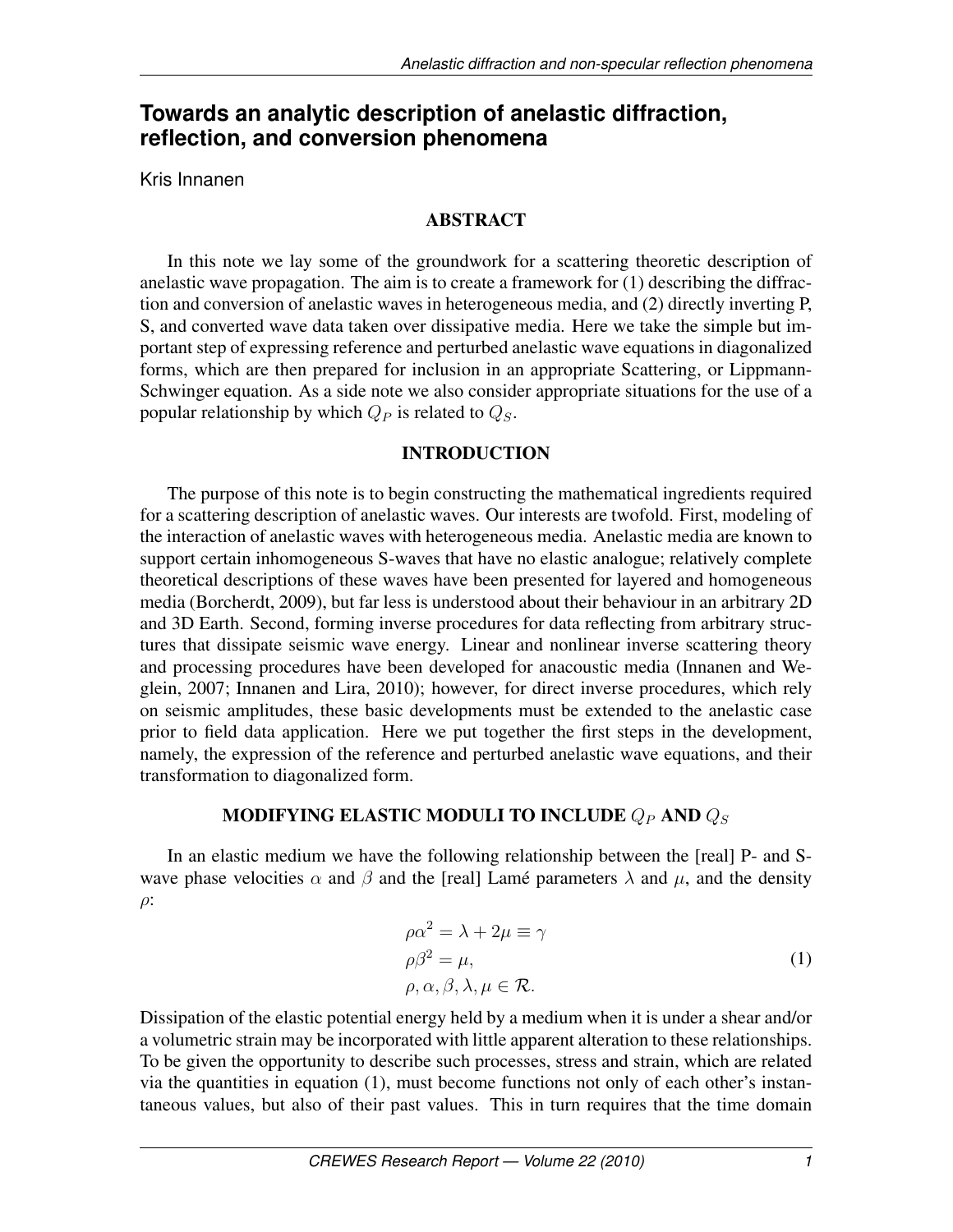influence of  $\lambda$  and  $\mu$  must be convolutional rather than multiplicative, but if we focus on frequency domain wave descriptions, the multiplicative relationship, and the forms in equation (1), are recovered, albeit with complex, frequency dependent  $\alpha$ ,  $\beta$ ,  $\lambda$  and  $\mu$  (Borcherdt, 2009), signified with a  $\hat{ }$ :

$$
\rho \hat{\alpha}^{2}(\omega) = \hat{\lambda}(\omega) + 2\hat{\mu}(\omega) \equiv \hat{\gamma}(\omega)
$$
  
\n
$$
\rho \hat{\beta}^{2}(\omega) = \hat{\mu}(\omega),
$$
  
\n
$$
\rho \in \mathcal{R},
$$
  
\n
$$
\hat{\alpha}, \hat{\beta}, \hat{\lambda}, \hat{\mu} \in \mathcal{C}.
$$
\n(2)

Fundamentally the complex nature of equation (2) is due to our alteration of  $\lambda$  and  $\mu$ ; the complexity of the phase velocities  $\hat{\alpha}$  and  $\hat{\beta}$  is then simply a mathematical necessity. Inertial density  $\rho$  must always remain real, or mass would not be locally conserved.

That said, in practice, convenient representation of the untold individual mechanisms of anelasticity that we must assume occur within the Earth as a wave passes, often takes the form of a re-casting of the phase velocities subject to several macroscopic requirements, principally linearity, causality and constant or nearly constant amplitude losses per cycle. Hence, in developing our description of anelastic wave scattering, we will not alter the moduli, which physics would seem to demand, but rather, for the sake of convenience, we will take as our starting point an anelastic alteration of the phase velocities, within which we will incorporate two "nearly constant  $Q$ " relationships. This will imply then that we treat anelasticity as a modification of *linear combinations* of the Lamé parameters, rather than the parameters themselves.

Adopting the nearly constant  $Q$  model reviewed by Aki and Richards (2002) we consider then a version of equation (2) that reads

$$
\rho \alpha^2 \left[ 1 + \frac{i}{2Q_P} - \frac{1}{\pi Q_P} \log \left( \frac{\omega}{\omega_P} \right) \right]^{-2} = \hat{\lambda}(\omega) + 2\hat{\mu}(\omega),
$$
  
\n
$$
\rho \beta^2 \left[ 1 + \frac{i}{2Q_S} - \frac{1}{\pi Q_S} \log \left( \frac{\omega}{\omega_S} \right) \right]^{-2} = \hat{\mu}(\omega),
$$
  
\n
$$
\rho, \alpha, \beta \in \mathcal{R},
$$
  
\n
$$
\hat{\lambda}, \hat{\mu} \in \mathcal{C},
$$
\n(3)

which, for weak attenuation, may alternatively be written

$$
\rho \alpha^2 - \rho \alpha^2 \left[ \frac{i}{Q_P} - \frac{2}{\pi Q_P} \log \left( \frac{\omega}{\omega_P} \right) \right] = \hat{\lambda}(\omega) + 2\hat{\mu}(\omega),
$$
  

$$
\rho \beta^2 - \rho \beta^2 \left[ \frac{i}{2Q_S} - \frac{2}{\pi Q_S} \log \left( \frac{\omega}{\omega_S} \right) \right] = \hat{\mu}(\omega).
$$
 (4)

Equation (4) is strongly suggestive that, in deciding how quality factors thus defined can be seen as alterations of the nominal elastic properties, we view  $Q_P$  and  $Q_S$  as parameters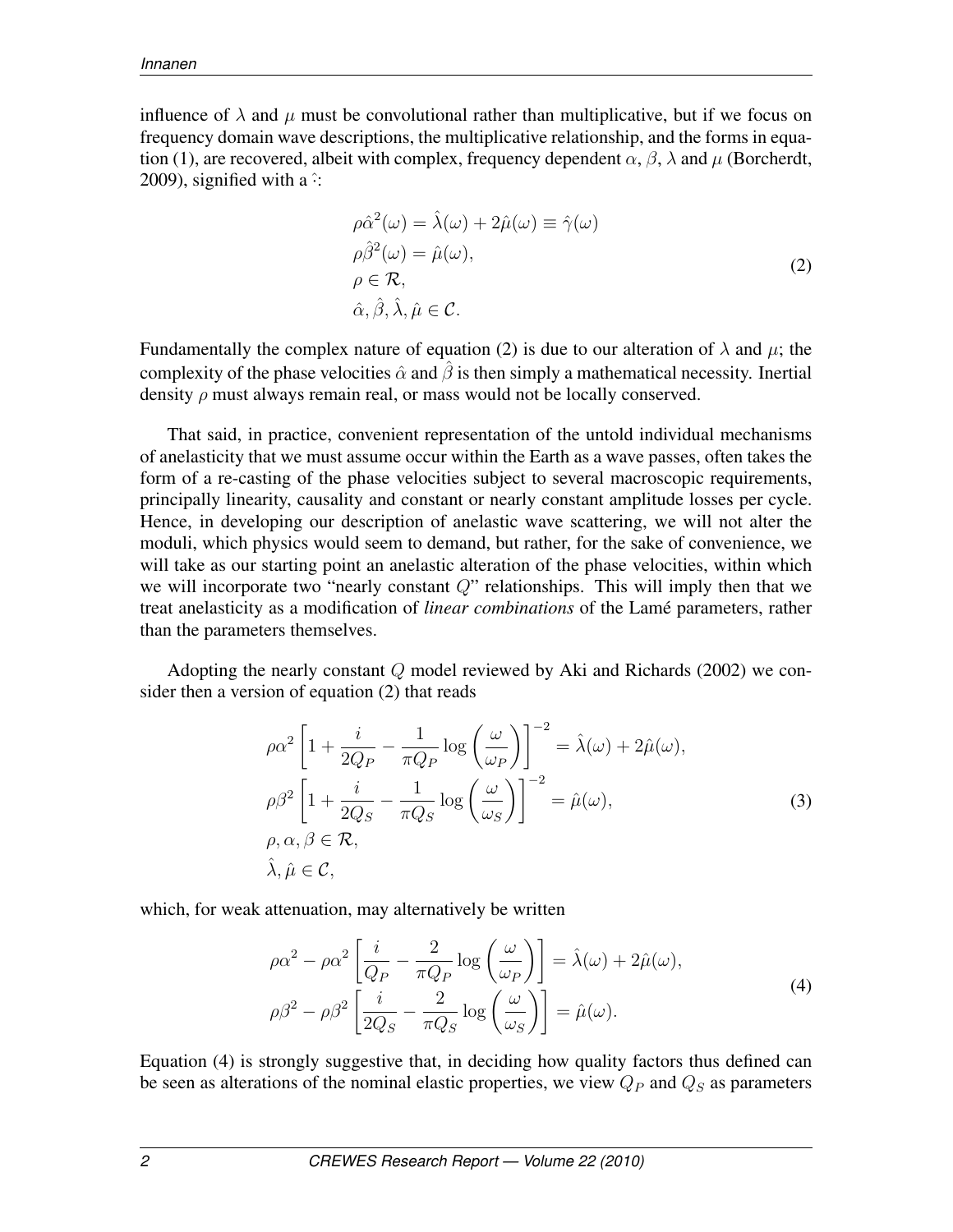that generate deviations, in  $\hat{\lambda}(\omega) + 2\hat{\mu}(\omega)$  and  $\hat{\mu}(\omega)$  respectively, away from real reference values  $\gamma = \lambda + 2\mu$  and  $\mu$ :

$$
\hat{\gamma}(\omega) = \gamma \left[ 1 + \frac{F_P(\omega)}{Q_P} \right],
$$
  
\n
$$
\hat{\mu}(\omega) = \mu \left[ 1 + \frac{F_S(\omega)}{Q_S} \right],
$$
\n(5)

where

$$
F_P(\omega) = -i + \frac{2}{\pi} \log \left( \frac{\omega}{\omega_P} \right)
$$
  
\n
$$
F_S(\omega) = -i + \frac{2}{\pi} \log \left( \frac{\omega}{\omega_S} \right),
$$
\n(6)

and  $\omega_P$  and  $\omega_S$  are the reference frequencies at which the P-wave and the S-waves propagate at  $\alpha$  and  $\beta$  respectively.

### ANELASTIC WAVE EQUATIONS

### Displacement formulation

Anelastic displacements in a volume of space absent sources, can be expressed in the space-frequency domain as an elastic wave operator  $\mathcal{L}_A$  acting on the displacement vector  $\mathbf{u} = \mathbf{u}(\mathbf{x}, \omega)$ :

$$
\mathcal{L}_{AE} \mathbf{u} = 0,\tag{7}
$$

where  $\mathbf{u} = (u_x, u_y, u_z)^T$ , and  $\mathbf{x} = (x, y, z)^T$ , and

$$
\mathcal{L}_{AE} = \left[ \begin{array}{ccc} L_{xx} & L_{xy} & L_{xz} \\ L_{yx} & L_{yy} & L_{yz} \\ L_{zx} & L_{zy} & L_{zz} \end{array} \right]. \tag{8}
$$

The elements of  $\mathcal{L}_e$  contain instances of the density, and spatial derivatives acting on spatially-variant Lamé parameters and quality factors, in addition to the elements of u:

$$
L_{xx} = \partial_x \gamma \left[ 1 + \frac{F_P}{Q_P} \right] \partial_x + \partial_y \mu \left[ 1 + \frac{F_S}{Q_S} \right] \partial_y + \partial_z \mu \left[ 1 + \frac{F_S}{Q_S} \right] \partial_z + \rho \omega^2
$$
  
\n
$$
L_{yy} = \partial_y \gamma \left[ 1 + \frac{F_P}{Q_P} \right] \partial_y + \partial_x \mu \left[ 1 + \frac{F_S}{Q_S} \right] \partial_x + \partial_z \mu \left[ 1 + \frac{F_S}{Q_S} \right] \partial_z + \rho \omega^2
$$
  
\n
$$
L_{zz} = \partial_z \gamma \left[ 1 + \frac{F_P}{Q_P} \right] \partial_z + \partial_x \mu \left[ 1 + \frac{F_S}{Q_S} \right] \partial_x + \partial_y \mu \left[ 1 + \frac{F_S}{Q_S} \right] \partial_y + \rho \omega^2,
$$
  
\n(9)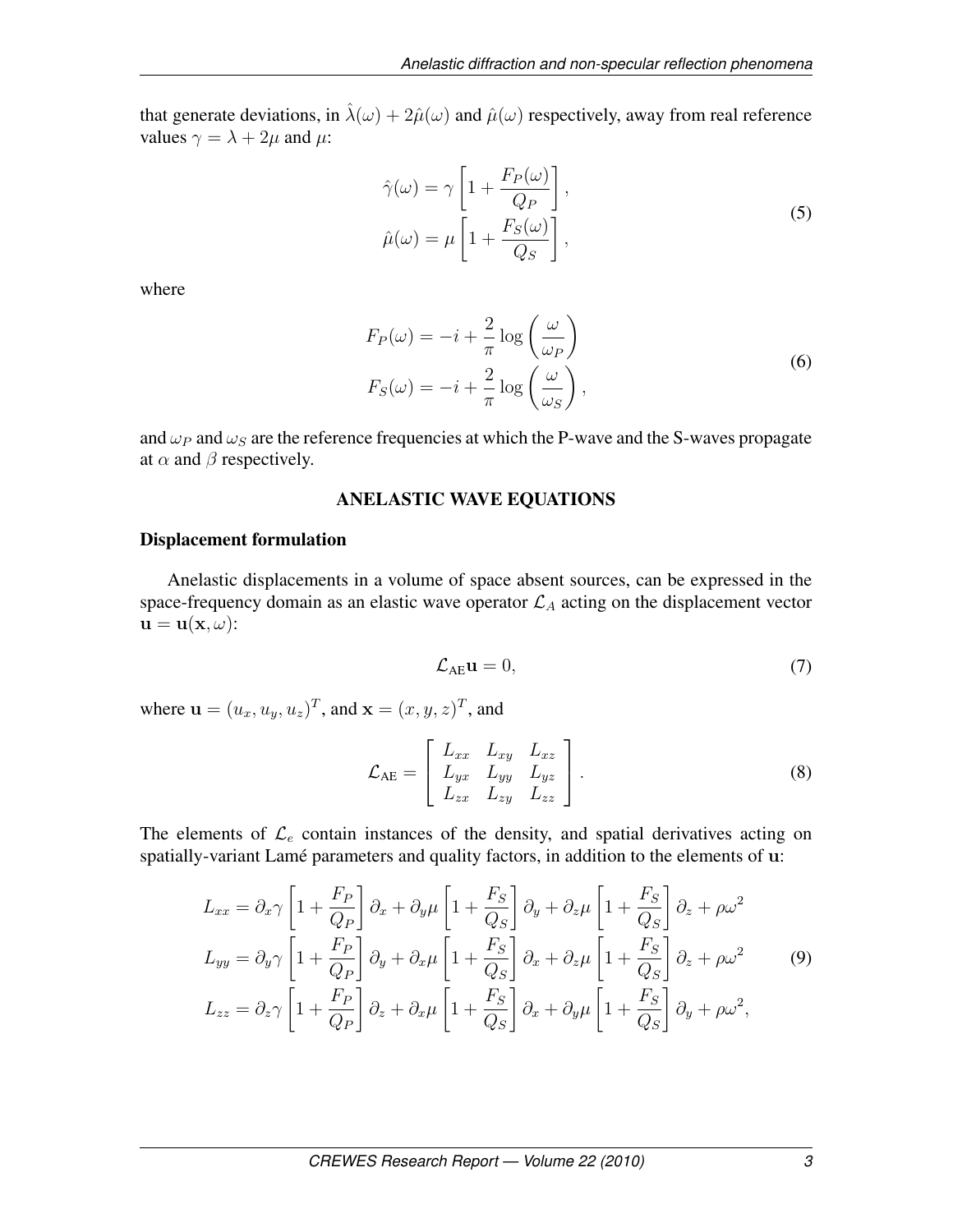and

$$
L_{xy} = \partial_x \left\{ \gamma \left[ 1 + \frac{F_P}{Q_P} \right] - 2\mu \left[ 1 + \frac{F_S}{Q_S} \right] \right\} \partial_y + \partial_y \mu \left[ 1 + \frac{F_S}{Q_S} \right] \partial_x
$$
  
\n
$$
L_{xz} = \partial_x \left\{ \gamma \left[ 1 + \frac{F_P}{Q_P} \right] - 2\mu \left[ 1 + \frac{F_S}{Q_S} \right] \right\} \partial_z + \partial_z \mu \left[ 1 + \frac{F_S}{Q_S} \right] \partial_x
$$
  
\n
$$
L_{yx} = \partial_y \left\{ \gamma \left[ 1 + \frac{F_P}{Q_P} \right] - 2\mu \left[ 1 + \frac{F_S}{Q_S} \right] \right\} \partial_x + \partial_x \mu \left[ 1 + \frac{F_S}{Q_S} \right] \partial_y
$$
  
\n
$$
L_{yz} = \partial_y \left\{ \gamma \left[ 1 + \frac{F_P}{Q_P} \right] - 2\mu \left[ 1 + \frac{F_S}{Q_S} \right] \right\} \partial_z + \partial_z \mu \left[ 1 + \frac{F_S}{Q_S} \right] \partial_y
$$
  
\n
$$
L_{zx} = \partial_z \left\{ \gamma \left[ 1 + \frac{F_P}{Q_P} \right] - 2\mu \left[ 1 + \frac{F_S}{Q_S} \right] \right\} \partial_x + \partial_x \mu \left[ 1 + \frac{F_S}{Q_S} \right] \partial_z
$$
  
\n
$$
L_{zy} = \partial_z \left\{ \gamma \left[ 1 + \frac{F_P}{Q_P} \right] - 2\mu \left[ 1 + \frac{F_S}{Q_S} \right] \right\} \partial_y + \partial_y \mu \left[ 1 + \frac{F_S}{Q_S} \right] \partial_z.
$$
  
\n(10)

where  $F_P$  and  $F_S$  are the complex, frequency dependent functions defined in equations (6). If the medium is homogeneous, we have instead the simpler form

$$
\mathcal{L}_{AE}^{0} = \begin{bmatrix} L_{xx}^{0} & L_{xy}^{0} & L_{xz}^{0} \\ L_{yx}^{0} & L_{yy}^{0} & L_{yz}^{0} \\ L_{zx}^{0} & L_{zy}^{0} & L_{zz}^{0} \end{bmatrix},
$$
(11)

where

$$
L_{xx}^{0} = \gamma \left[ 1 + \frac{F_P}{Q_P} \right] \partial_x^2 + \mu \left[ 1 + \frac{F_S}{Q_S} \right] (\partial_y^2 + \partial_z^2) + \rho \omega^2
$$
  
\n
$$
L_{yy}^{0} = \gamma \left[ 1 + \frac{F_P}{Q_P} \right] \partial_y^2 + \mu \left[ 1 + \frac{F_S}{Q_S} \right] (\partial_x^2 + \partial_z^2) + \rho \omega^2
$$
  
\n
$$
L_{zz}^{0} = \gamma \left[ 1 + \frac{F_P}{Q_P} \right] \partial_z^2 + \mu \left[ 1 + \frac{F_S}{Q_S} \right] (\partial_x^2 + \partial_y^2) + \rho \omega^2,
$$
\n(12)

and

$$
L_{xy}^{0} = \left\{\gamma \left[1 + \frac{F_P}{Q_P}\right] - \mu \left[1 + \frac{F_S}{Q_S}\right]\right\} \partial_x \partial_y
$$
  
\n
$$
L_{xz}^{0} = \left\{\gamma \left[1 + \frac{F_P}{Q_P}\right] - \mu \left[1 + \frac{F_S}{Q_S}\right]\right\} \partial_x \partial_z
$$
  
\n
$$
L_{yz}^{0} = \left\{\gamma \left[1 + \frac{F_P}{Q_P}\right] - \mu \left[1 + \frac{F_S}{Q_S}\right]\right\} \partial_y \partial_z
$$
  
\n
$$
L_{yx}^{0} = L_{xy}^{0}
$$
  
\n
$$
L_{zx}^{0} = L_{xz}^{0}
$$
  
\n
$$
L_{zy}^{0} = L_{yz}^{0}
$$
  
\n(13)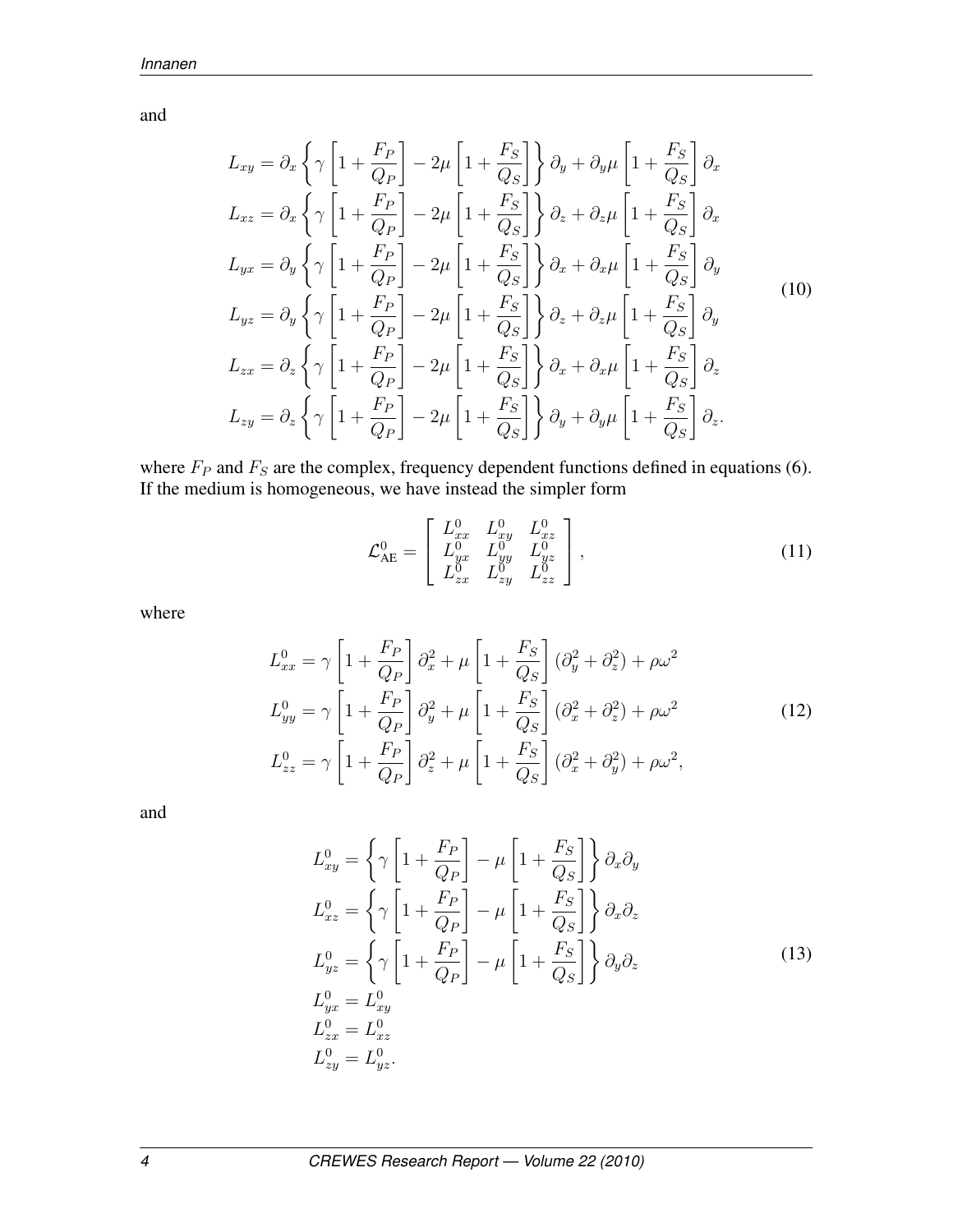### P- and S-wave formulation

A unified scheme developed by Stolt and Weglein, which diagonalizes all of the important mathematical objects involved in elastic scattering, leading to quantities directly expressed in terms of P-waves and S-waves, has been used to good effect in a number of applications (e.g., Matson, 1997; Zhang, 2006). Since the anelastic modifications we have so far introduced affect the time-frequency dependence of the equations of motion, and only involve new space dependences in the sense that  $Q_P$  and  $Q_S$  are heterogeneous properties of the medium, this same apparatus can be employed now with little alteration.

The key ingredient in the diagonalization is the operator Π, which performs a decomposition of any  $3 \times 1$  vector into Helmholtz potentials:

$$
\Pi = \begin{bmatrix} \partial_x & \partial_y & \partial_z \\ 0 & \partial_z & -\partial_y \\ -\partial_z & 0 & \partial_x \\ \partial_y & -\partial_x & 0 \end{bmatrix},
$$
\n(14)

and, for all cases that will affect us, possesses the inverse

$$
\Pi^{-1} = (\Pi^T \Pi)^{-1} \Pi^T = (\partial_x^2 + \partial_y^2 + \partial_z^2)^{-1} \begin{bmatrix} \partial_x & 0 & -\partial_z & \partial_y \\ \partial_y & \partial_z & 0 & -\partial_x \\ \partial_z & -\partial_y & \partial_x & 0 \end{bmatrix} . \tag{15}
$$

In Appendix A we demonstrate by recovering  $(\mathcal{L}_{AE}^0)_{11}$  that  $\mathcal{L}_{PS}^0$ , where

$$
\mathcal{L}_{\text{PS}}^0 = \begin{bmatrix} L_P & 0 & 0 & 0 \\ 0 & L_S & 0 & 0 \\ 0 & 0 & L_S & 0 \\ 0 & 0 & 0 & L_S \end{bmatrix},
$$
(16)

and

$$
L_P = \rho \alpha^2 \left[ 1 - \frac{F_P}{2Q_P} \right]^{-2} \left\{ \nabla^2 + \frac{\omega^2}{\alpha^2} \left[ 1 - \frac{F_P}{2Q_P} \right]^2 \right\}
$$
  
\n
$$
L_S = \rho \beta^2 \left[ 1 - \frac{F_S}{2Q_S} \right]^{-2} \left\{ \nabla^2 + \frac{\omega^2}{\beta^2} \left[ 1 - \frac{F_S}{2Q_S} \right]^2 \right\},
$$
\n(17)

is the consequence of applying the  $\Pi$  operators to  $\mathcal{L}^0_{AE}$ :

$$
\mathcal{L}_{AE}^0 = \Pi \mathcal{L}_{PS}^0 \Pi^{-1}.
$$
\n(18)

Hence the P- and S-wave decomposition of equation (7) is of the form

$$
\mathcal{L}_{\text{PS}}^0 \left[ \begin{array}{c} \nabla \cdot \mathbf{u} \\ (\nabla \times \mathbf{u})_x \\ (\nabla \times \mathbf{u})_y \\ (\nabla \times \mathbf{u})_z \end{array} \right] = 0, \tag{19}
$$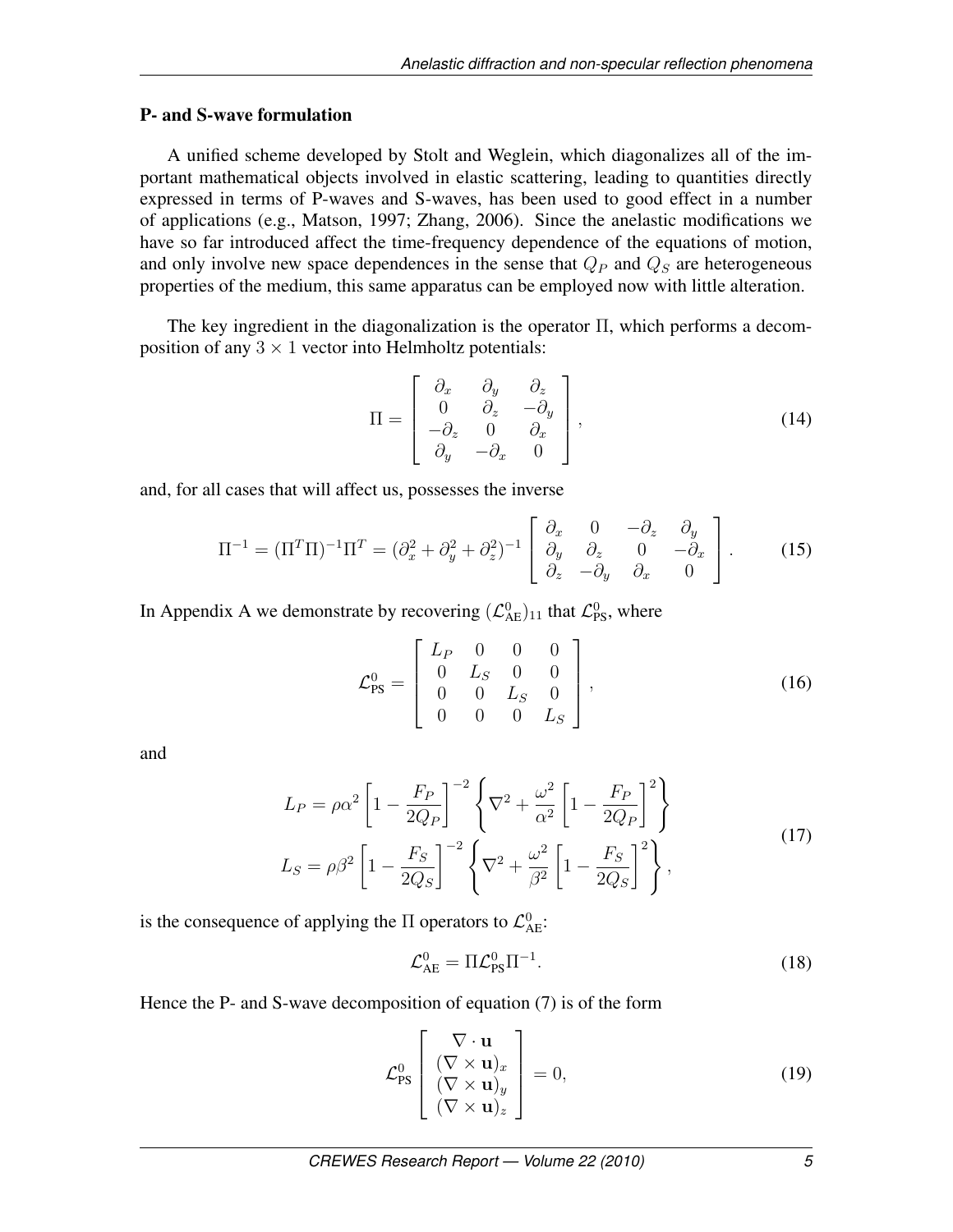which, defining  $\phi = \nabla \cdot \mathbf{u}$  and  $\overline{\psi} = [(\nabla \times \mathbf{u})_x, (\nabla \times \mathbf{u})_y, (\nabla \times \mathbf{u})_z]^T$ , represents the four equations

$$
\rho \alpha^2 \left[ 1 - \frac{F_P}{2Q_P} \right]^{-2} \left\{ \nabla^2 + \frac{\omega^2}{\alpha^2} \left[ 1 - \frac{F_P}{2Q_P} \right]^2 \right\} \phi = 0,
$$
\n
$$
\rho \beta^2 \left[ 1 - \frac{F_S}{2Q_S} \right]^{-2} \left\{ \nabla^2 + \frac{\omega^2}{\beta^2} \left[ 1 - \frac{F_S}{2Q_S} \right]^2 \right\} \overline{\psi} = 0,
$$
\n(20)

which is really only three since

$$
\nabla \cdot \overline{\psi} = 0. \tag{21}
$$

#### ON THE INTERDEPENDENCE OF  $Q_P$  AND  $Q_S$

We end with a side note. A medium involving a completely elastic, *i.e.*, non-attenuative, bulk modulus, can still support attenuating P-waves if the shear modulus behaves anelastically; in fact under those circumstances, a simple  $Q_P - Q_S$  relationship exists. Beginning again with

$$
\alpha^2 \rho = \lambda + 2\mu, \quad \kappa = \lambda + \frac{2}{3}\mu,
$$
\n(22)

we may write down expressions relating the two wave velocities  $\alpha$  and  $\beta$  with the two moduli  $\kappa$  and  $\mu$ :

$$
\alpha^2 \rho = \kappa + \frac{4}{3}\mu,
$$
  

$$
\beta^2 \rho = \mu.
$$
 (23)

Again if we take  $Q_P$  and  $Q_S$  to parametrize causal attenuation and dispersion in the Pwave and the S-wave respectively, anelastic versions of equation (23) would read, for weak attenuation,

$$
\rho \alpha^2 \left[ 1 - \frac{i}{Q_P} + \frac{2}{\pi Q_P} \log \left( \frac{\omega}{\omega_P} \right) \right] = \kappa + \frac{4}{3} \mu,
$$
  

$$
\rho \beta^2 \left[ 1 - \frac{i}{Q_S} + \frac{2}{\pi Q_S} \log \left( \frac{\omega}{\omega_S} \right) \right] = \mu,
$$
 (24)

where  $\omega_P$  and  $\omega_S$  are the reference frequencies at which the P-wave and the S-wave propagate with real phase velocities  $\alpha$  and  $\beta$  respectively. Eliminating complex  $\mu$  from equation (24), *enforcing*  $\kappa$  *to be real*, and taking the imaginary part of the result, constrains  $Q_P$  to take on a finite value that is fixed by  $\alpha$ ,  $\beta$  and  $Q_S$ :

$$
\frac{1}{Q_P} = \frac{4}{3} \frac{1}{Q_S} \left(\frac{\beta}{\alpha}\right)^2.
$$
 (25)

This is consistent with the relationship discussed by Waters (1978). Taken out of context, equation (25) might sensibly be construed as an equation that allows  $Q<sub>S</sub>$  to be fixed given